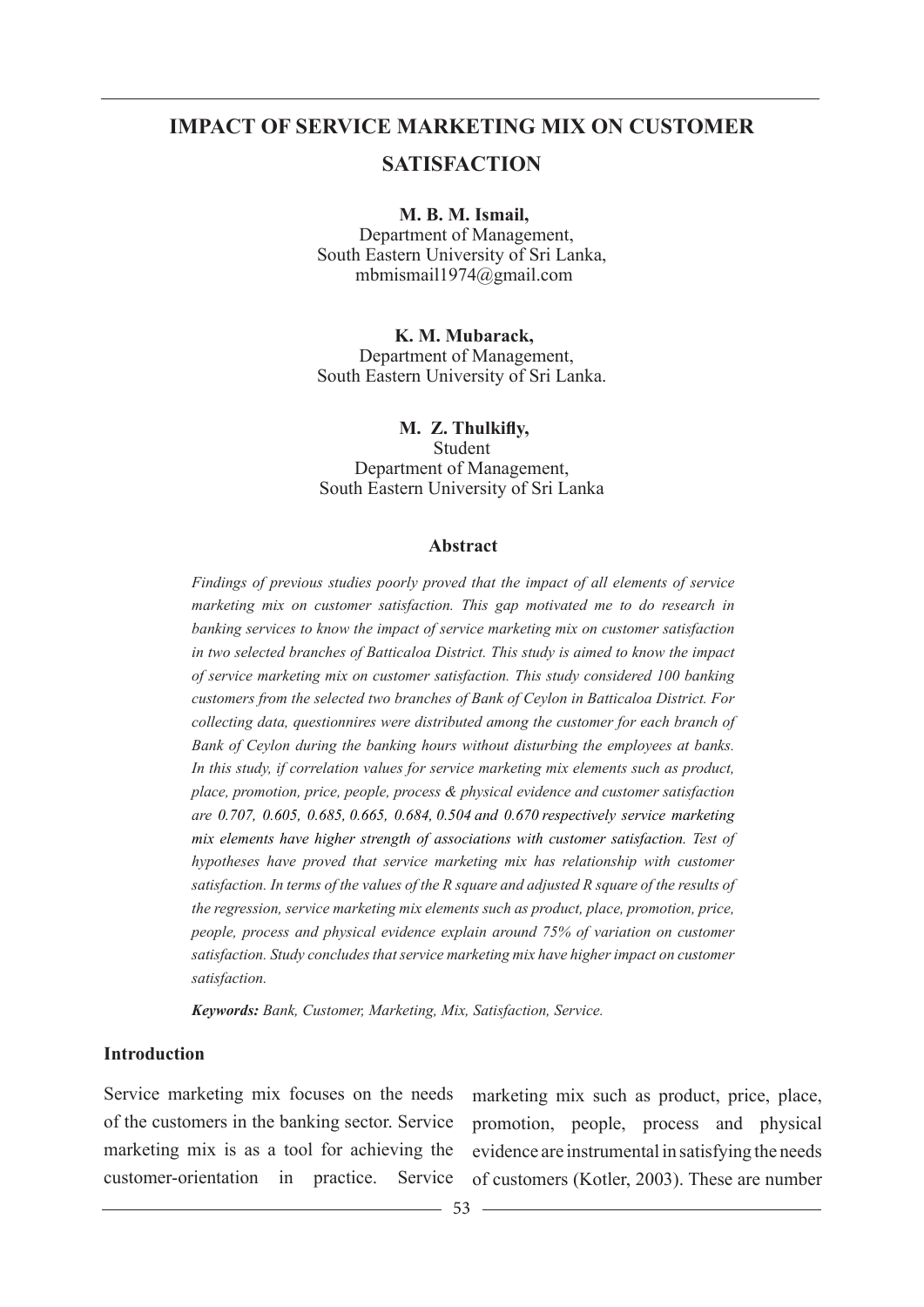of studies with respect to the relationship between few selected elements of service marketing mix and customer satisfaction. Dixit (2004) studied about successful and effective on marketing. Study found that the design of new products that meet customers' need and well-equipped staff with adequate knowledge. Study also found that long-term strategies should be adopted to convert the entire organization into a customer-oriented one. In another research conducted by Gupta and Mittal (2008), it was found that it is very important to have a well-designed promotional strategy to promote banking services effectively to satisfy customers. There are also studies that highlight promotional influence on customer deposits. Rao (1982) conducted a study to find out the influence of different media of advertisement and different forms of personal selling on the deposit mobilization of commercial banks both in urban and rural areas. Study found that usage of print media has no impact on the rural deposit customers. Study also found that personal selling is a more powerful promotional method to promote deposit customers of all types. Findings of the previous studies found that service marketing mix is indispensable in promoting customer satisfaction in different service industries. But, these findings did not properly support the impact of all elements of service marketing mix on customer satisfaction. This gap motivated me to do research in banking services to know the impact of service marketing mix on customer satisfaction in two selected branches of Batticaloa District. This research is undertaken into two branches such as Batticaloa branch and Kattankudy branch of Bank of Ceylon in Batticaloa District.

### **Research Question and Objective**

Researcher raises "is there impact of service marketing mix on customer satisfaction" as research question. This research question is translated into research objective termed as "to know the impact of service marketing mix on customer satisfaction".

### **Significance of the Study**

Studies found that banking industry has become extremely competitive in today's World. Nowadays, service marketing mix creates the more opportunity for maintaining existing customers and attracting new customers that provides satisfied customers. Studies found that customer satisfaction is important to get enough price payment. Homburg, et. al., (2005) conducted a study to find the relationship between customer satisfaction and willingness to pay. The study revealed the existence of a positive impact of customer satisfaction on willingness to pay. Findings of previous studies proved that service marketing mix is crucial for competitive advantage. Al-Debi and Mustafa (2014) found that there is impact of services marketing 7 Ps such as such as product, price, place, promotion, people, physical evidence, and process in the achieving of competitive advantage in five stars hotels in Jordan. This study is significant this is because service marketing mix improves the conditions of cooperative shops. Study conducted by Yasanallah and Vahid (2012) found that the marketing mix (7Ps) improved the conditions of such cooperatives in cooperative shops.

### **Review of Literature**

For this study, numbers of previous researches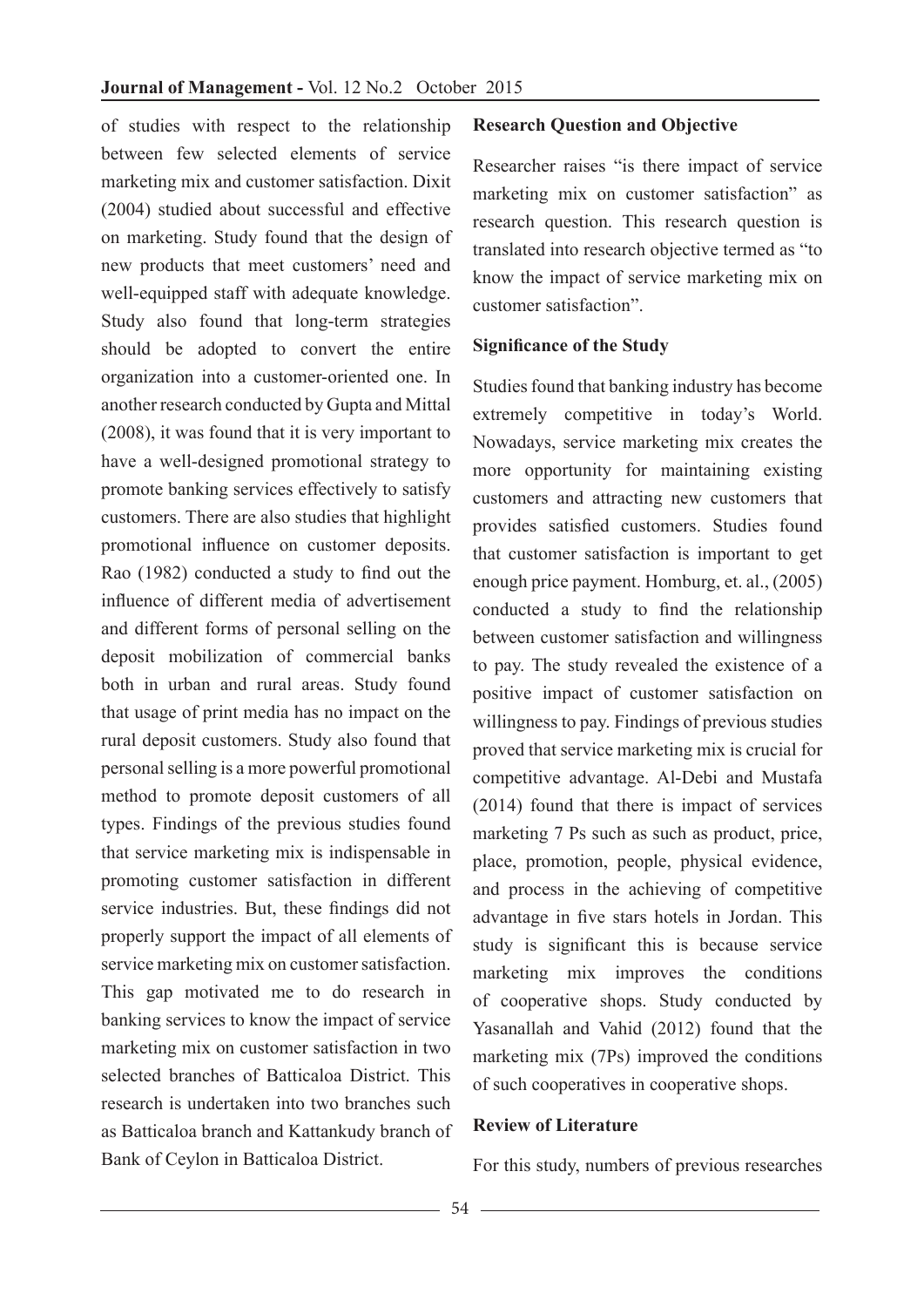were reviewed. Ismail and Safrana (2015) found that the marketing strategy has impact on customer retention in handloom industry. Results of multiple linear regression analysis revealed that value of adjusted R square equals 0.728 explaining around 73% of variation. Marketing mix such as product, price, place and promotion explain around 73% of variation on customer retention. Ismail and Velnampy (2014) studied about marketing mix of product life cycle and business performance for sarong of Royal Handloom Weaving Factory. Results showed that product mix and distribution mix affect/ influences positively business performance. Ismail (2014) studied about product mix and sales maximization of rice mill entrepreneurs in Ampara Coastal Area of Eastern Province of Sri Lanka. Study revealed that product mix of a variety of rice brands has relationship with sales maximization. Ismail (2014) found that there is an influence of consumer promotional budget on sales in retail marketing. Results of the correlations between sales, total consumer promotional budget, total cost and revenue are greater than 0.790. Findings revealed that only advertisement and public relation influence on sales in retail marketing. Ismail (2012) studied about corporate social responsibility in People's Bank of Sri Lanka. Ismail (2012) studied about service quality and bank client satisfaction in South Eastern Region of Sri Lanka. Ismail (2012) studied about service quality and bank client satisfaction in South Eastern Region (SER) of Sri Lanka. Ismail (2010) studied about determinants of retail customer satisfaction in banking industry in the Eastern Province of Sri Lanka.

Mehta (2010) studied about the lack of marketing communication that exists in Indian Banks. Study found that banks have to adopt suitable promotion strategies for better business to attract customers. Study found that personal selling is a strategy for marketing promotion that banks can improve its customer and business base. Kola and Akinyele (2010) studied about advertising & personal selling that has moderate impact on customer's information, awareness, attitudes, company image- building and brand loyalty in the Nigerian service sectors. Goerge and Kostis (2005) conducted the study on pricing objectives and pricing methods in the services sector. Findings of the study revealed that the pricing objectives and pricing methods influence on the company's customers. Meidan (1976) revealed that about 90 percent of the respondents banked at the branch nearest to their home or work place. Convenience location was found to be the single most important factor for selecting a branch. Sarker, et. al., (2012) conducted a study to examine the impact of marketing mix elements on tourists' satisfaction. The study showed that marketing mix elements such as product, place, promotion, people, process and physical evidences were positively related to tourists' satisfaction except price element. Al-Muala and Al-Qurnch (2012) found that product, place, price, personnel and process have significant impact on tourists' satisfaction.

## **Conceptual Model**

The above findings and the reviews of literature helped the researcher to derive the following conceptual model.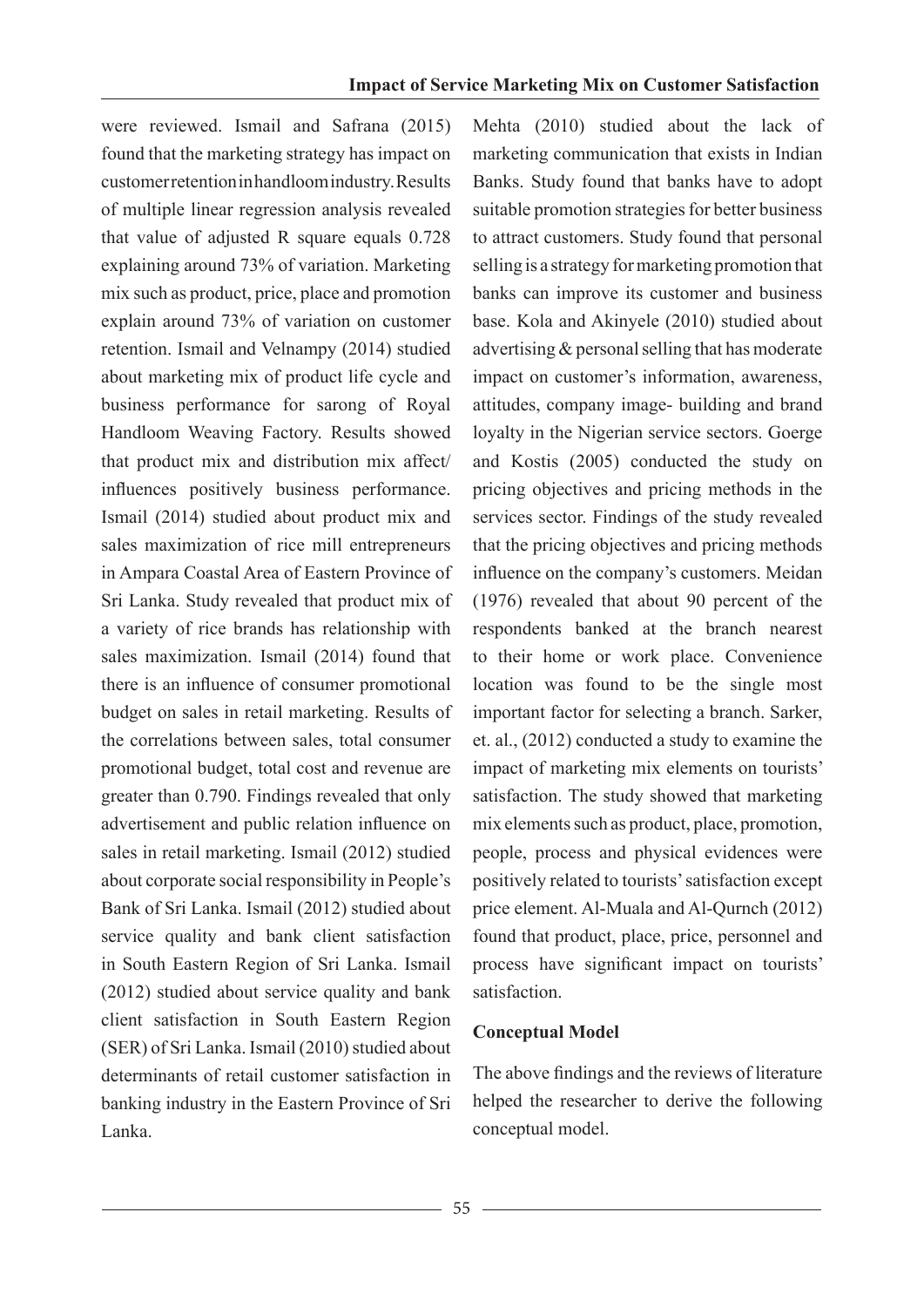

**Figure 1: Conceptual Model**

*(Source: Review of Literature and Ismail, 2016)*

## **Hypotheses Development**

Based on the review of literature and the conceptual model, the following null and alternative hypotheses are developed.

Null hypothesis: Service marketing mix is not related to customer satisfaction

Alternative hypothesis: Service marketing mix is related to customer satisfaction

# **Methodology**

# **Sample size**

This study considered 100 banking customers from the selected two branches of Bank of Ceylon in Batticaloa District.

# **Method of Data Collection**

Primary source of data are used for the present study. Primary data source is the questionnaire. For collecting data, questionnires were distributed among the customer for each branch of Bank of Ceylon during the banking hours without disturbing the employees at banks.

# **Techniques of Data Analysis**

Collected data were analysed with several techniques such as correlation and regression.

# **Results and Discussion of Findings Correlation Analysis**

Studies have found that there are different values for Pearson correlation. Based on the values of Pearson correlation, the strength of association between variables vary. Altman and Bland (1983) stated that the Pearson correlation coefficient, *r*, can take a range of values from  $+1$  to  $-1$ . A value of 0 indicates that there is no association between the two variables. A value that is greater than 0 indicates a positive association. That is, as the value of one variable increases, so does the value of the other variable. A value that is less than 0 indicates a negative association. That is, as the value of one variable increases, the value of the other variable decreases. Hinkle, Wiersma and Jurs (2003) highlighted that the stronger the association of the two variables, the closer the Pearson correlation coefficient,  $r$ , will be to either  $+1$ or -1 depending on whether the relationship is positive or negative, respectively. Achieving a value of  $+1$  or  $-1$  means that all your data points are included on the line of best fit - there are no data points that show any variation away from this line. Values for  $r$  between  $+1$  and  $-1$  (for example,  $r = 0.8$  or -0.4) indicate that there is variation around the line of best fit. The closer the value of  $r$  to 0 the greater the variation around the line of best fit. Altman and Bland (1983); Hinkle, Wiersma and Jurs (2003) have categorized the Pearson correlations into three major categories such as small, medium and large. These values are tabulated in Table 1.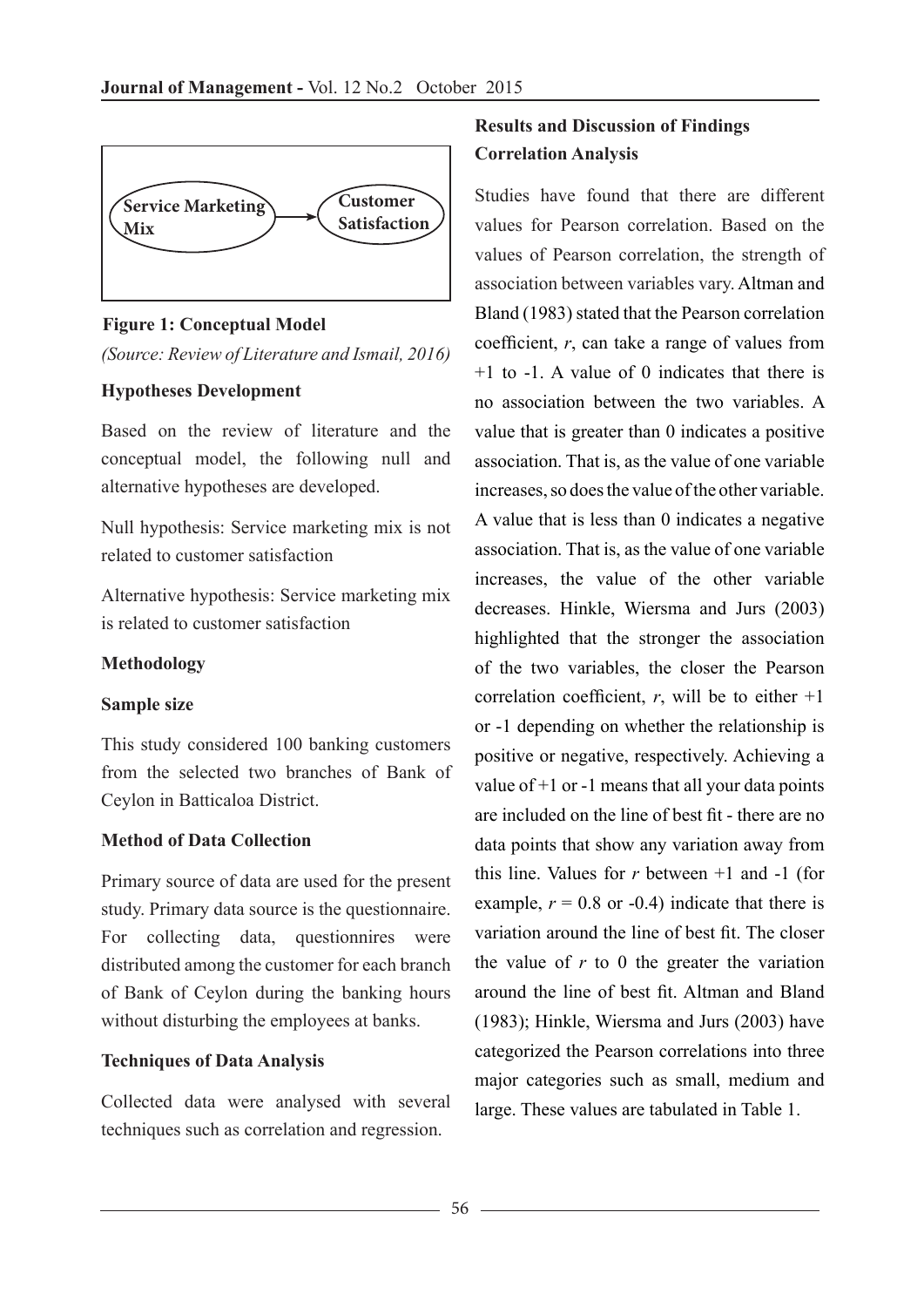**Table 1: Correlation Coefficient**

|                         | Coefficient, $r$      |                  |  |  |
|-------------------------|-----------------------|------------------|--|--|
| Strength of Association | Positive              | Negative         |  |  |
| Small                   | $0.1$ to $0.3$        | $-0.1$ to $-0.3$ |  |  |
| Medium                  | $0.3 \text{ to } 0.5$ | $-0.3$ to $-0.5$ |  |  |
| Large                   | $0.5$ to $1.0$        | $-0.5$ to $-1.0$ |  |  |

*(Source: Altman and Bland, 1983; Hinkle, Wiersma and Jurs, 2003, Ismail, 2015)*

In this study, correlations have been calculated between service marketing mix elements such as product, place, promotion, price, people, process & physical evidence and customer satisfaction. Correlation values for service marketing mix elements such as product, place, promotion, price, people, process & physical evidence and customer satisfaction are 0.707, 0.605, 0.685, 0.665, 0.684, 0.504 and 0.670 respectively. Table 2 tabulates the correlation values. Since all these correlation values for service marketing mix elements such as product,

|                                                              |                     | Product   | Place       | promotion            | Price     | people    | process  | Physical<br>evidence | Customer<br>satisfaction |
|--------------------------------------------------------------|---------------------|-----------|-------------|----------------------|-----------|-----------|----------|----------------------|--------------------------|
| Product                                                      | Pearson Correlation | 1         | $.549$ *    | .390**               | $.371**$  | .425**    | .234'    | $.322$ <sup>**</sup> | $.707$ *                 |
|                                                              | Sig. (2-tailed)     |           | .000        | .000                 | .000      | .000      | .019     | .001                 | .000                     |
|                                                              | N                   | 100       | 100         | 100                  | 100       | 100       | 100      | 100                  | 100                      |
| Place                                                        | Pearson Correlation | $.549**$  | 1           | $.277$ <sup>**</sup> | $.322**$  | $.371$ "  | .176     | $.290**$             | $.605**$                 |
|                                                              | Sig. (2-tailed)     | .000      |             | .005                 | .001      | .000      | .080     | .003                 | .000                     |
|                                                              | N                   | 100       | 100         | 100                  | 100       | 100       | 100      | 100                  | 100                      |
| Promotion                                                    | Pearson Correlation | .390**    | $.277$ "    | 1                    | $.352**$  | .495**    | $.305*$  | .469**               | $.685$ **                |
|                                                              | Sig. (2-tailed)     | .000      | .005        |                      | .000      | .000      | .002     | .000                 | .000                     |
|                                                              | N                   | 100       | 100         | 100                  | 100       | 100       | 100      | 100                  | 100                      |
| Price                                                        | Pearson Correlation | $.371$ ** | .322"       | .352"                | 1         | .315"     | $.306*$  | .470*                | .665                     |
|                                                              | Sig. (2-tailed)     | .000      | .001        | .000                 |           | .001      | .002     | .000                 | .000                     |
|                                                              | N                   | 100       | 100         | 100                  | 100       | 100       | 100      | 100                  | 100                      |
| People                                                       | Pearson Correlation | .425**    | $.371$ **   | .495*                | $.315$ ** | 1         | $.341$ * | .459**               | $.684**$                 |
|                                                              | Sig. (2-tailed)     | .000      | .000        | .000                 | .001      |           | .001     | .000                 | .000                     |
|                                                              | N                   | 100       | 100         | 100                  | 100       | 100       | 100      | 100                  | 100                      |
| Process                                                      | Pearson Correlation | $.234*$   | .176        | .305"                | $.306**$  | $.341$ ** | 1        | .180                 | $.504**$                 |
|                                                              | Sig. (2-tailed)     | .019      | .080        | .002                 | .002      | .001      |          | .073                 | .000                     |
|                                                              | N                   | 100       | 100         | 100                  | 100       | 100       | 100      | 100                  | 100                      |
| Physical                                                     | Pearson Correlation | $.322**$  | $.290^{**}$ | .469*                | $.470**$  | .459**    | .180     | 1                    | $.670**$                 |
| evidence                                                     | Sig. (2-tailed)     | .001      | .003        | .000                 | .000      | .000      | .073     |                      | .000                     |
|                                                              | N                   | 100       | 100         | 100                  | 100       | 100       | 100      | 100                  | 100                      |
| Customer                                                     | Pearson Correlation | .707**    | .605"       | $.685$ **            | .665**    | .684"     | .504"    | $.670^{**}$          | 1                        |
| satisfac-<br>tion                                            | Sig. (2-tailed)     | .000      | .000        | .000                 | .000      | .000      | .000     | .000                 |                          |
|                                                              | N                   | 100       | 100         | 100                  | 100       | 100       | 100      | 100                  | 100                      |
| **. Correlation is significant at the 0.01 level (2-tailed). |                     |           |             |                      |           |           |          |                      |                          |
| *. Correlation is significant at the 0.05 level (2-tailed).  |                     |           |             |                      |           |           |          |                      |                          |

**Table 2: Correlations**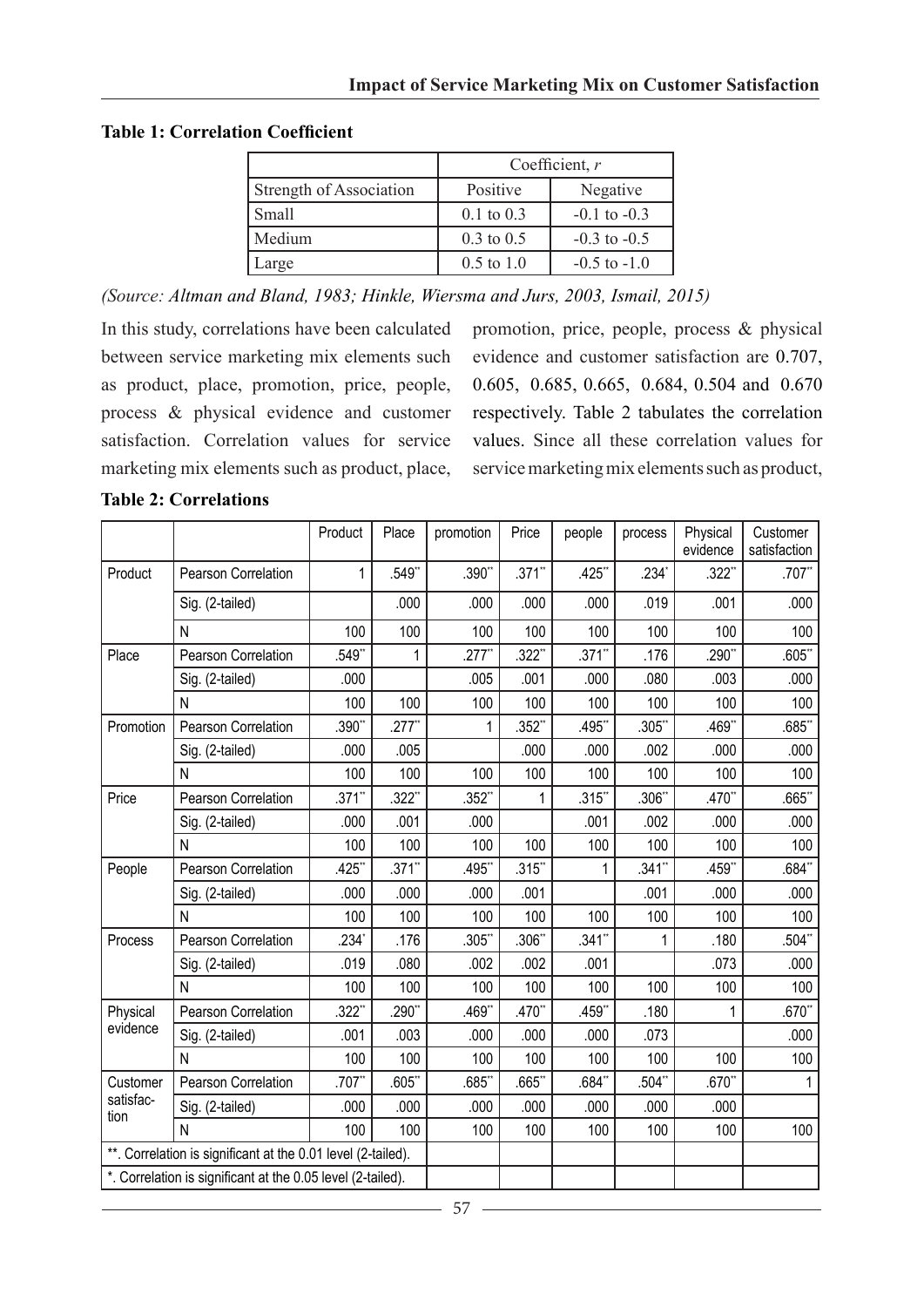place, promotion, price, people, process & physical evidence and customer satisfaction are higher than 0.5 (0.707, 0.605, 0.685, 0.665, 0.684, 0.504 and 0.670 respectively) service marketing mix elements have higher strength of associations with customer satisfaction.

for R square and adjusted R square. In terms of the values of the R square and adjusted R square, service marketing mix elements such as product, place, promotion, price, people, process and physical evidence explain around 75% of variation on customer satisfaction. Table 4 depicts the model summary.

# **Table 3: Testing of Hypotheses**

| <b>Hypotheses Developed</b>                             | P     | Significance | Reject $H_0$ | Accept H <sub>4</sub> |
|---------------------------------------------------------|-------|--------------|--------------|-----------------------|
|                                                         | value | level        |              |                       |
| Product is unrelated to Customer satisfaction           | 0.000 | 0.05         | Rejected     | Accepted              |
| Place is unrelated to Customer satisfaction             | 0.000 | 0.05         | Rejected     | Accepted              |
| Promotion is unrelated to Customer satisfaction         | 0.000 | 0.05         | Rejected     | Accepted              |
| Price is unrelated to Customer satisfaction             | 0.000 | 0.05         | Rejected     | Accepted              |
| People is unrelated to Customer satisfaction            | 0.000 | 0.05         | Rejected     | Accepted              |
| Process is unrelated to Customer satisfaction           | 0.000 | 0.05         | Rejected     | Accepted              |
| Physical evidence is unrelated to Customer satisfaction | 0.000 | 0.05         | Rejected     | Accepted              |

## **Testing of Hypotheses**

All the hypotheses set are tested and results are presented in Table 3.

## **Analysis of Variance**

In terms of the ANOVA table, values of SS Regression, SS Residual and SS Total are 22290.290, 1440.150 and 23730.440 respectively with degrees of freedom of 7, 92

## **Table 4: Model Sum**mary

| Model                                                                                           |                                 | Adjusted R Square<br>R Square |         | Std. Error of the Estimate |  |  |
|-------------------------------------------------------------------------------------------------|---------------------------------|-------------------------------|---------|----------------------------|--|--|
|                                                                                                 | 869 <sup>a</sup><br>.735<br>755 |                               | 3.95649 |                            |  |  |
| a. Predictors: (Constant), physical evidence, process, place, promotion, price, people, product |                                 |                               |         |                            |  |  |

Test of hypotheses have proved that all the nulls are rejected and all the alternatives are accepted. Acceptance of all the alternatives refer to that service marketing mix such as product, place, promotion, price, people,process and physical evidence are related with customer satisfaction. In other words, service marketing mix has relationship with customer satisfaction.

## **Regression Analysis**

Model Summary Table 4 has the output values

and 99 respectively. Values of MS Regression and MS Residual are 3184.327 and 15.654 respectively. Value of F statistics is 203.422 that is significant. Statistics of ANOVA table is tabulated in table 5.

### **Coefficients**

Table 6 tabulates the coefficient table. Beta values for constant, product, place, promotion, price, people, process and physical evidence are 8.539, 1.573, 1.053,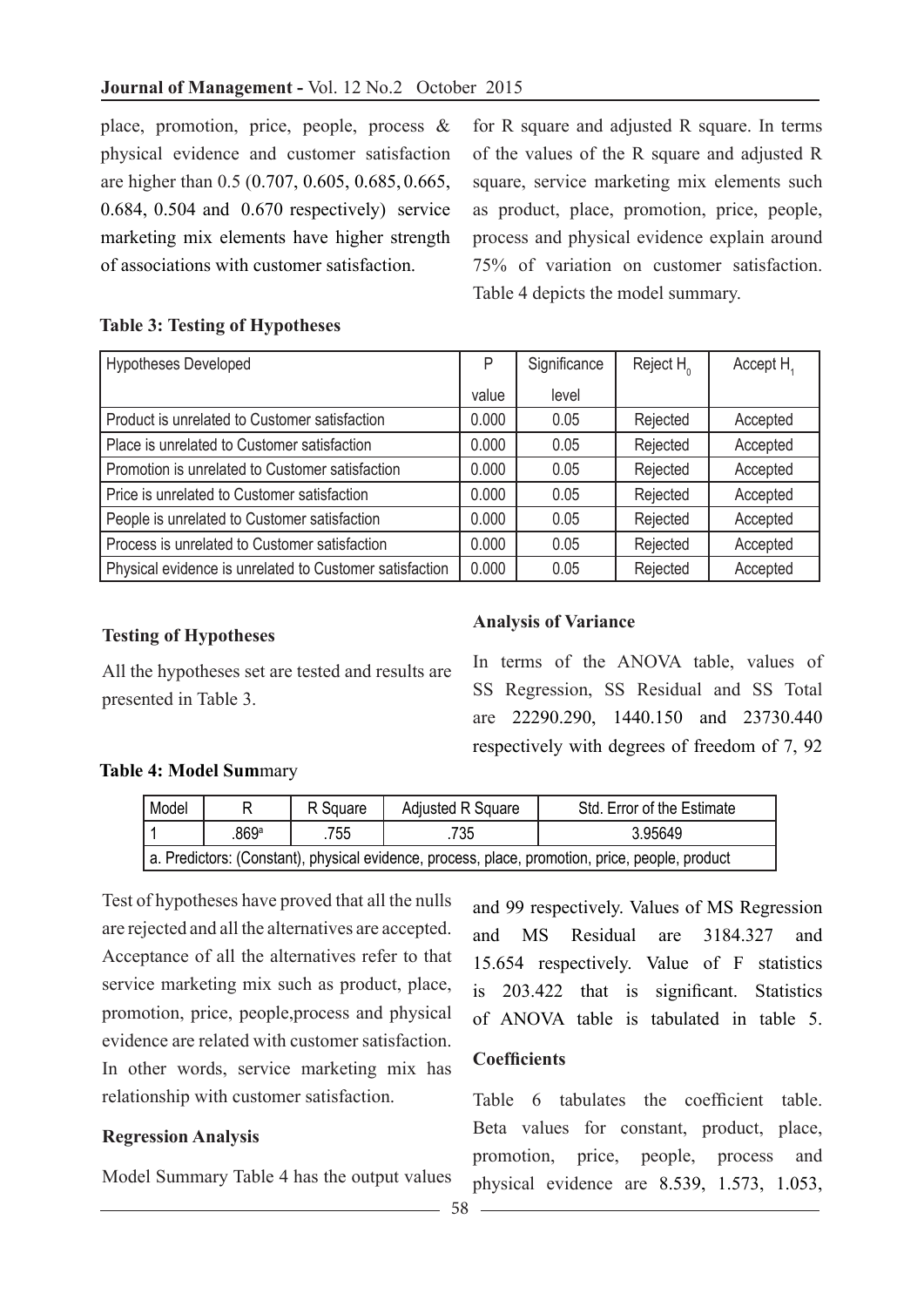|                                                                                                 | Model<br>Sum of Squares |           | df | Mean Square |         | Sig.  |  |
|-------------------------------------------------------------------------------------------------|-------------------------|-----------|----|-------------|---------|-------|--|
|                                                                                                 | Regression              | 22290.290 |    | 3184.327    | 203.422 | .000a |  |
|                                                                                                 | Residual                | 1440.150  | 92 | 15.654      |         |       |  |
|                                                                                                 | Total                   | 23730.440 | 99 |             |         |       |  |
| a. Predictors: (Constant), physical evidence, process, place, promotion, price, people, product |                         |           |    |             |         |       |  |
| b. Dependent Variable: customer satisfaction                                                    |                         |           |    |             |         |       |  |

### **Table 5: ANOVA**

1.233, 1.377, 1.301,1.790 and 1.803 respectively. In terms of the Coefficient Table 6, all these coefficient values are significant. Table 6 tabulates the coefficient values.

## **Conclusion**

Results of the correlation output revealed that correlations have been calculated between service marketing mix elements such as product, place, promotion, price, people, process & physical evidence and customer satisfaction. Correlation values for service marketing mix elements such as product, place, promotion, price, people, process & physical evidence and customer satisfaction are 0.707, 0.605, 0.685, 0.665, 0.684, 0.504 and 0.670 respectively. Since all these correlation values for service

marketing mix elements such as product, place, promotion, price, people, process & physical evidence and customer satisfaction are higher than 0.5 (0.707, 0.605, 0.685,0.665, 0.684,0.504 and 0.670 respectively) service marketing mix elements have higher strength of associations with customer satisfaction. Results of test of hypotheses have proved that all the nulls are rejected and all the alternatives are accepted. Acceptance of all the alternatives refer to that service marketing mix such as product, place, promotion, price, people, process and physical evidence are related with customer satisfaction. In other words, service marketing mix has relationship with customer satisfaction. In terms of the results of regression values, R square and adjusted R square, service marketing mix

| Model                                        |                   | Unstandardized Coefficients |                    | Standardized<br>Coefficients |       | Sig. |  |
|----------------------------------------------|-------------------|-----------------------------|--------------------|------------------------------|-------|------|--|
|                                              |                   | B                           | Std. Error<br>Beta |                              |       |      |  |
|                                              | (Constant)        | 8.539                       | 3.537              |                              | 2.414 | .018 |  |
|                                              | Product           | 1.573                       | .201               | .259                         | 7.827 | .000 |  |
|                                              | Place             | 1.053                       | .193               | .172                         | 5.466 | .000 |  |
|                                              | promotion         | 1.233                       | .185               | .214                         | 6.665 | .000 |  |
|                                              | Price             | 1.377                       | .189               | .226                         | 7.275 | .000 |  |
|                                              | People            | 1.301                       | .252               | .170                         | 5.159 | .000 |  |
|                                              | Process           | 1.790                       | .281               | .181                         | 6.379 | .000 |  |
|                                              | Physical evidence | 1.803                       | .268               | .219                         | 6.727 | .000 |  |
| a. Dependent Variable: customer satisfaction |                   |                             |                    |                              |       |      |  |

## **Table 6: Coefficients**

 $-59 -$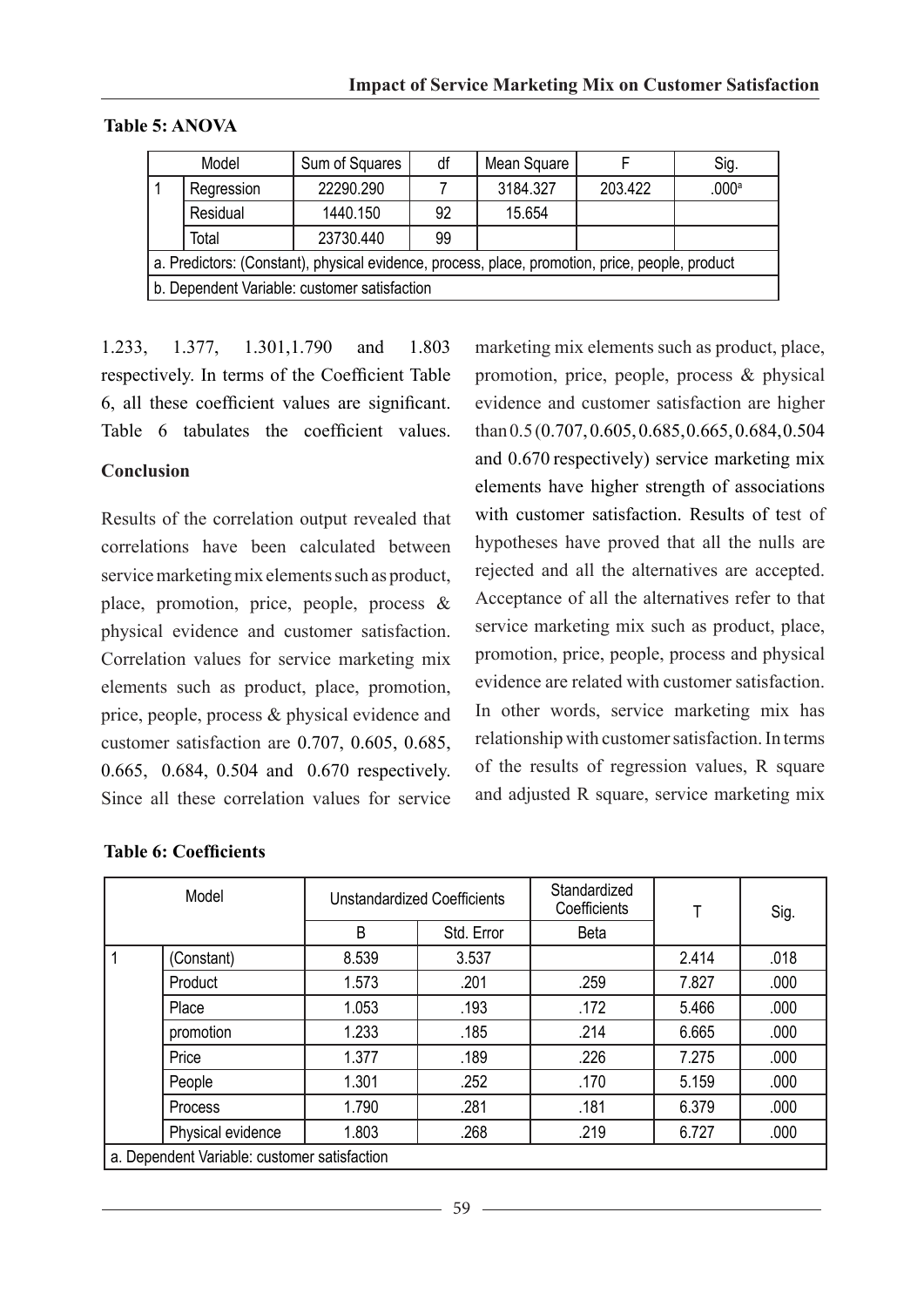elements such as product, place, promotion, price, people, process and physical evidence explain around 75% of variation on customer satisfaction. These results are witnessed by analysis of variance. Values of SS Regression, SS Residual and SS Total are 22290.290, 1440.150 and 23730.440 respectively with degrees of freedom of 7, 92 and 99 respectively. Values of MS Regression and MS Residual are 3184.327 and 15.654 respectively. Value of F statistics is 203.422 that is significant. Beta values for constant, product, place, promotion, price, people, process and physical evidence are 8.539, 1.573, 1.053, 1.233, 1.377, 1.301, 1.790 and 1.803 respectively. Study concludes that service marketing mix have higher impact on customer satisfaction.

# **References**

- Al-Debi, A. & Mustafa, A. (2014). The Impact Of Services Marketing Mix 7P's In Competitive Advantage To Five Stars Hotel - Case Study Amman. Paper presented at The Clute Institute International Academic Conference Orlando, Florida, USA.
- Al-Muala, A. M.& Al-Qurnch, A. B. (2012). The Usage of Internet Banking Services Among Jordanian Industries. Journal of Internet Banking and Commerce, Vol. 17, No.1, PP. 1-10.
- Altman, D. G, & Bland, J. M. (1983). Measurement in Medicine: The Analysis of Method Comparison Studies. The Statistician. Vol. 32 Iss. 1 pp. 307–317.
- Dixit, A. (2004). Governance Institutions and Economic Activity, Addressed at Presidential Address to the American Economic Association, Queen's University, Canada.
- Goerge, J. A. & Kostis, A. I. (2005). Pricing objectives and pricing methods in the services sector, Journal of Services Marketing Vol. 19 No. 1, pp. 47–57
- Gupta, S. L.& Mittal, A. (2008). A study of consumer behavior aspects and brand preferences in rural India with reference to FMCG sector. Indian Institute of Management Kozhikode
- Hinkle, D. E, & Wiersma, W, and Jurs, S. G. (2003). Applied Statistics for the Behavioral Sciences. 5<sup>th</sup> edition. Boston: Houghton Mifflin.
- Homburg, C, & Andreas, F. (2005) How Organizational Complaint Handling Drives Customer Loyalty: An Analysis of the Mechanistic and the Organic Approach. Journal of Marketing, Vol. 69, No. 3, pp. 95-114.
- Ismail, M. B. M. & Velnampy, T. (2014). Marketing Mix of Product Life Cycle (MMPLC) and Business Performance (BP) for Sarong of Royal Handloom Weaving Factory (RHWF). European Journal of Commerce and Management Research 2  $(8)$ ,  $168 - 174$ .
- Ismail, M. B. M. (2014), Product Mix and Sales Maximization of Rice Mill Entrepreneurs in Ampara Coastal Area, Eastern Province of Sri Lanka. Journalof Management 6 (1), 13 - 27
- Ismail, M. B. M. & Safrana, M. J. (2015), Impact of marketing strategy on customer retention in handloom industry. Paper presented at International Conference: South Eastern University of Sri-Lanka